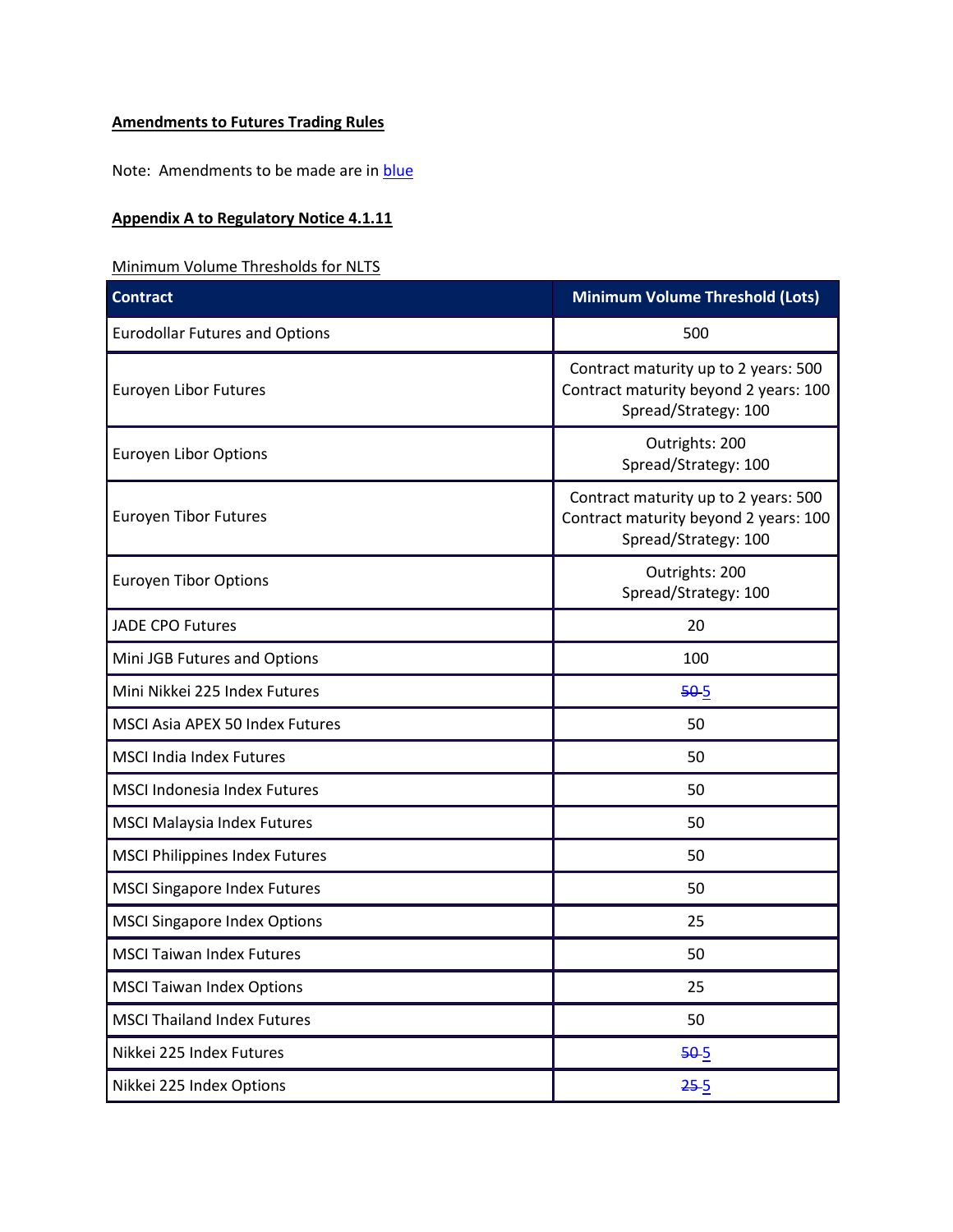| Nikkei Stock Average Dividend Point Index Futures                                  | 25 |
|------------------------------------------------------------------------------------|----|
| SGX API 4 FOB Richards Bay Coal Futures                                            | 10 |
| SGX API 5 FOB Newcastle Coal Futures                                               | 10 |
| SGX API 8 CFR China Coal Index Futures                                             | 10 |
| <b>SGX AUD/JPY Futures</b>                                                         | 50 |
| <b>SGX AUD/USD Futures</b>                                                         | 50 |
| SGX Baltic Capesize Time Charter Average (4 routes) Futures                        | 5  |
| SGX Options on Baltic Capesize Time Charter Average (4<br>routes) Futures Contract | 5  |
| SGX Baltic Capesize Time Charter Average (5 routes) Futures                        | 5  |
| SGX Options on Baltic Capesize Time Charter Average (5<br>routes) Futures          | 5  |
| SGX Baltic Capesize Voyage C5 Route Futures Contract                               | 2  |
| SGX Baltic Handysize Time Charter Average Futures                                  | 5  |
| SGX Options on Baltic Handysize Time Charter Average<br><b>Futures Contract</b>    | 5  |
| SGX Baltic Panamax Time Charter Average Futures                                    | 5  |
| SGX Options on Baltic Panamax Time Charter Average Futures<br>Contract             | 5  |
| SGX Baltic Supramax Time Charter Average Futures                                   | 5  |
| SGX Options on Baltic Supramax Time Charter Average<br><b>Futures Contract</b>     | 5  |
| <b>SGX CNY/SGD Futures</b>                                                         | 20 |
| <b>SGX CNY/USD Futures</b>                                                         | 20 |
| <b>SGX EUR/CNH Futures</b>                                                         | 20 |
| <b>SGX FOB Singapore SLInG LNG Futures</b>                                         | 10 |
| <b>SGX FTSE China A50 Index Futures</b>                                            | 50 |
| SGX FTSE China A50 Index Options                                                   | 25 |
| <b>SGX Fuel Oil futures</b>                                                        | 30 |
| SGX Hot-Rolled Coil (HRC) Steel CFR ASEAN Index Futures                            | 5  |
| SGX ICIS LLDPE CFR China Index Futures                                             | 5  |
| SGX ICIS LLDPE CFR S.E.Asia Index Futures                                          | 5  |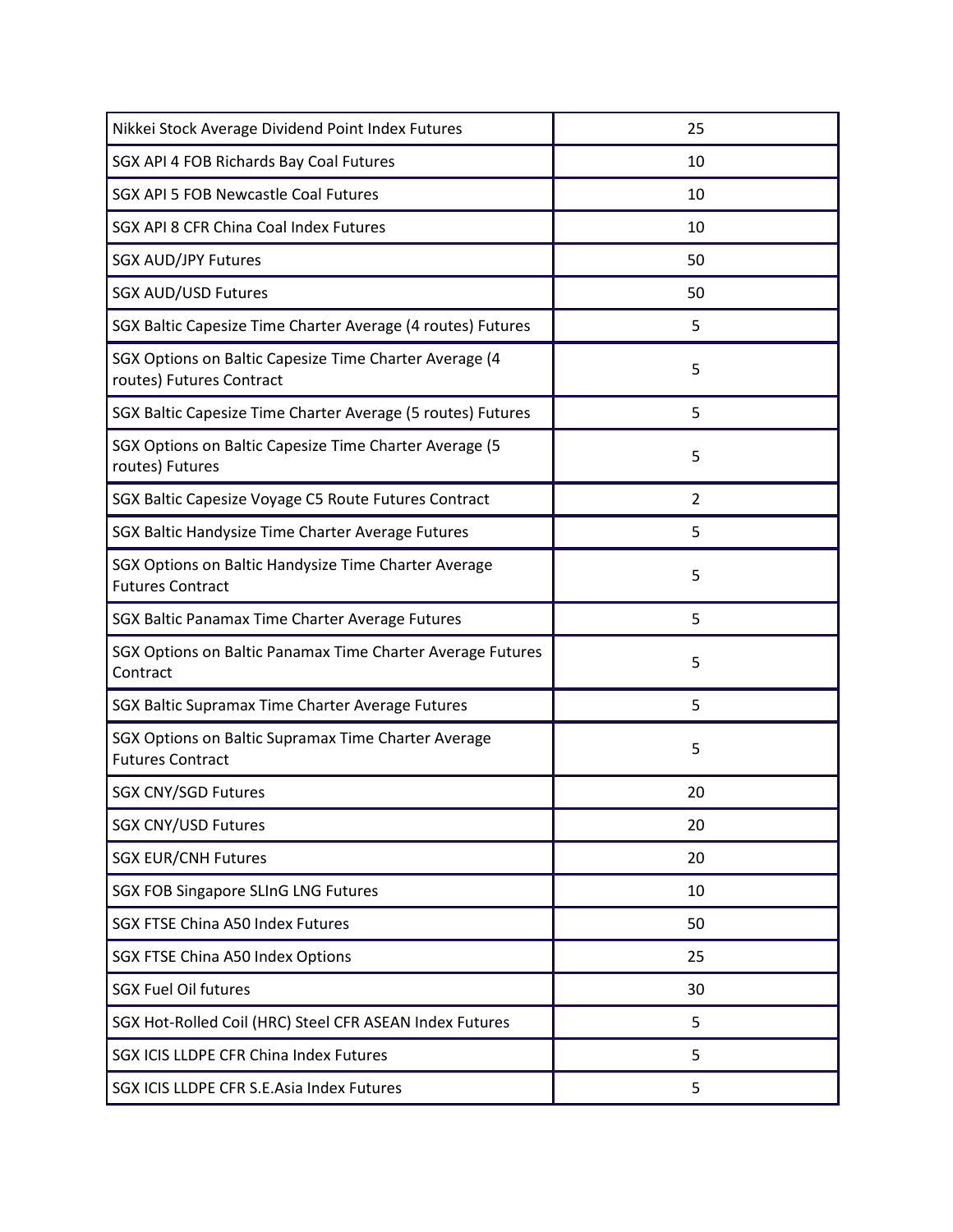| SGX ICIS PP Flat Yarn (Raffia) CFR China Index Futures     | 5       |
|------------------------------------------------------------|---------|
| SGX ICIS PP Flat Yarn (Raffia) CFR S.E.Asia Index Futures  | 5       |
| SGX IHS McCloskey Indonesian Sub-Bit FOB Index Futures     | 10      |
| <b>SGX INR/USD Futures</b>                                 | 50      |
| SGX Option on INR/USD Futures                              | 50      |
| <b>SGX KRW/JPY Futures</b>                                 | 50      |
| <b>SGX KRW/USD Futures</b>                                 | 50      |
| SGX MB Iron Ore CFR China (58% FE Fines) Index Futures     | 5       |
| <b>SGX MSCI China Free Index Futures</b>                   | 50 lots |
| <b>SGX MSCI China Free Index Options</b>                   | 25 lots |
| SGX Nifty 50 Index Futures                                 | 50      |
| SGX Nifty 50 Index Options                                 | 25      |
| <b>SGX Nifty Bank Index Futures</b>                        | 50      |
| <b>SGX Nifty CPSE Index Futures</b>                        | 50      |
| <b>SGX Nifty IT Index Futures</b>                          | 50      |
| SGX Nifty Midcap 50 Index Futures                          | 50      |
| SGX Panamax Route P2A Timecharter Futures Contract         | 2       |
| SGX Panamax Route P3A Timecharter Futures Contract         | 2       |
| SGX PLATTS Benzene FOB Korea Futures Contract              | 5       |
| <b>SGX Platts Dated Brent Index Futures</b>                | 5       |
| SGX Platts Gasoil FOB Singapore Index Futures              | 5       |
| SGX Platts Iron Ore CFR China (Lump Premium) Index Futures | 5       |
| SGX Platts Kerosene FOB Singapore Index Futures            | 5       |
| SGX Platts Naphtha CFR Japan Index Futures                 | 5       |
| <b>SGX PLATTS PX CFR China Index Futures</b>               | 5       |
| SGX Platts Singapore Fuel Oil 180cst Index Futures         | 5       |
| SGX Platts Singapore Fuel Oil 380cst Index Futures         | 5       |
| <b>SGX Robusta Coffee Futures</b>                          | 40      |
| <b>SGX SGD/CNH Futures</b>                                 | 20      |
| SGX Singapore Regrade Spread Futures                       | 5       |